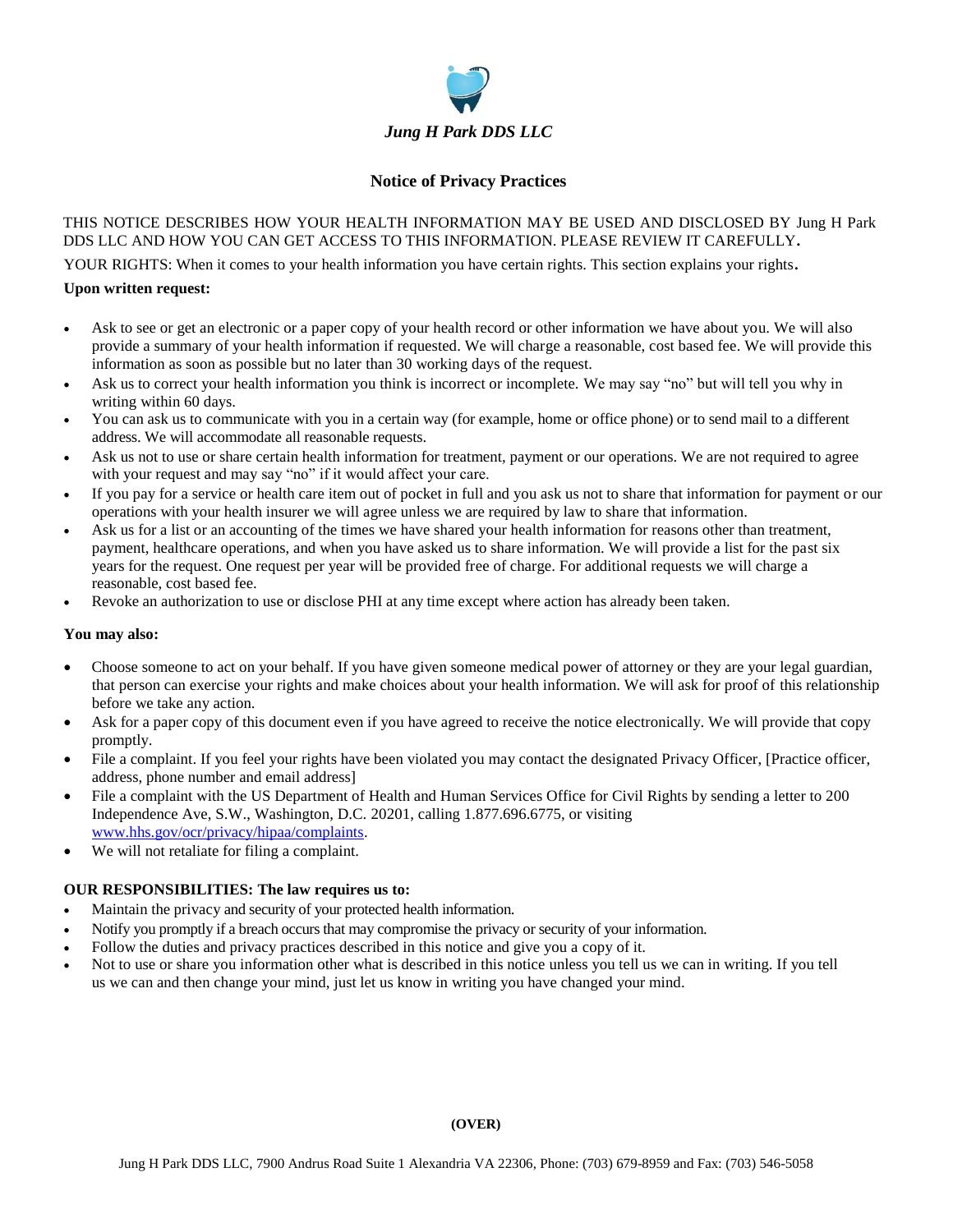#### **YOUR CHOICES - For certain health information, you can tell us your choices about what we share. If you have a clear preference for how we share your information in situations described below, talk to us.**

In these cases you have both the right and the choice to tell us to: share information with your family, close friends, or others involved in your care and share information in a disaster relief situation.

If you are not able to tell us your preference, for example if you are unconscious, we may go ahead and share your information if we believe it is in your best interest. We may also share your information when needed to lessen a serious and imminent threat to health or safety.

- In these cases we never share your information unless you give us written permission:
	- Marketing purposes
	- Sale of your information
	- Most sharing of psychotherapy notes
	- In the case of fundraising, we may contact you for fundraising efforts, but you can tell us not to contact you again.

#### **OUR USES AND DISCLOSURE – We typically use or share your health information in the following ways:**

**Treatment:** We can use your health information and share it with other professionals who are treating you. Example: we may share your health information to an outside doctor for referral. We will also provide your health care providers with copies of various reports to assist them in your treatment.

**Payment:** We can use or share your health information to bill and get payment from health plans or other entities. Example: we give information about you to your health insurance plan so it will pay for your healthcare.

**Health Care Operations:** We can use and share your health information to run our practice, improve your care, and contact you when necessary. Example: we use health information about you to manage your treatment and services.

**Other ways we can use or share your health information** – We are allowed or required to share your information in other ways – usually in ways that contribute to the public good, such as public health and research. We have to meet many conditions in the law before we can share your information for these purposes.

- **Help with public health and safety issues:** We can share health information about you for certain situations such as: preventing disease, helping with product recalls, reporting adverse reactions to medication, reporting suspected abuse, neglect, or domestic violence, and preventing or reducing a serious threat to anyone's health and safety.
- **Comply with the law**: We will share information about you if state or federal laws require it, including with the Department of Health and Human Services if it wants to see if we are complying with federal privacy law.
- **Respond to organ and tissue donation requests:** We will share health information about you with organ procurement organizations.
- **Work with a medical examiner or funeral director:** We can share health information with a coroner, medical examiner, or funeral director when you die.
- **Address workers' compensation, law enforcement, and other government requests:**
	- For workers' compensation claims
		- For law enforcement purposes or with a law enforcement official
		- With health oversight agencies for activities authorized by law
		- For special government functions such as military, national security, and presidential protective services
- **Respond to lawsuits and legal actions:** We can share your health information to respond to a court or administrative order, or in response to a subpoena.
- **Research:** We can use or share your information for health research.

**CHANGES TO THIS NOTICE -** We can change the terms of this notice, and the changes will apply to all information we have about you. The new notice will be available upon request, in our office and on our website.

#### **Privacy Officer Name or Title : Jung H. Park**

Email Address: [drpark@parksmilecare.com](mailto:drpark@parksmilecare.com) Phone Number: (703) 679-8959

Effective date: 05/09/2019 Revision Date: